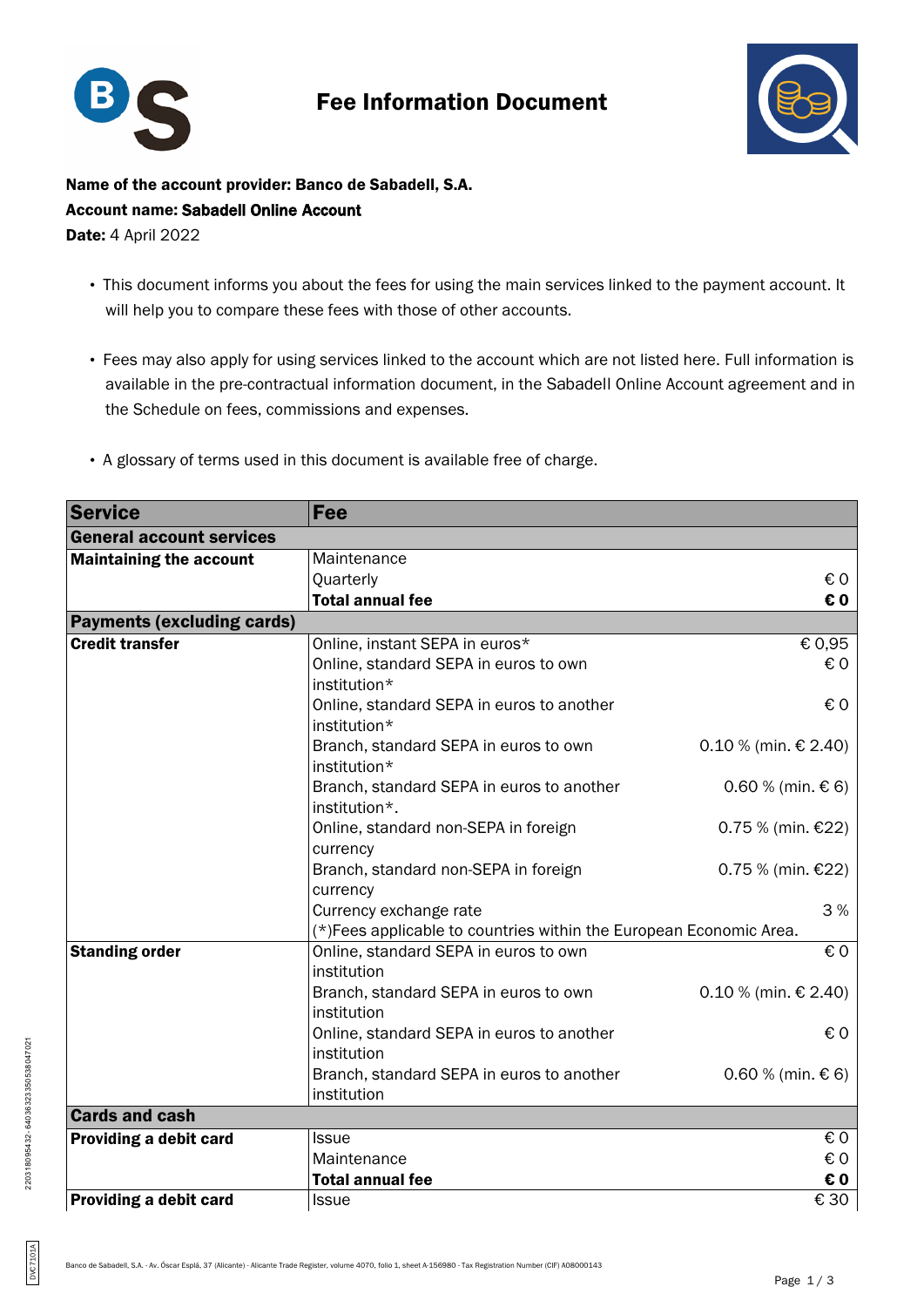| [2nd and subsequent]                   | Maintenance<br><b>Total annual fee</b>                                     | € 30<br>€ 30                   |
|----------------------------------------|----------------------------------------------------------------------------|--------------------------------|
| <b>Providing a credit card</b>         | <b>Issue</b>                                                               | € 0                            |
|                                        | Maintenance (*)                                                            | €47                            |
|                                        | <b>Total annual fee</b>                                                    | €47                            |
|                                        | $(*)$ free of charge if the                                                |                                |
|                                        | billing of all the credit                                                  |                                |
|                                        | cards linked to the Account                                                |                                |
|                                        | is at least € 2,000/year.                                                  |                                |
|                                        | <b>Issue</b>                                                               | €47                            |
| Providing a credit card                | Maintenance                                                                | €47                            |
| [2nd and subsequent]                   | <b>Total annual fee</b>                                                    | €47                            |
| <b>Cash withdrawal</b>                 |                                                                            | € 0                            |
|                                        | National, own institution                                                  |                                |
| with a debit card from                 |                                                                            |                                |
| an ATM                                 | Other national institutions fee                                            |                                |
|                                        | pact (Abanca, Unicaja, Ibercaja,                                           |                                |
|                                        | Kutxabank):                                                                |                                |
|                                        | up to € 59.9                                                               | 100 % CTC $(*)$                |
|                                        | more than €59.9                                                            | €0                             |
|                                        | Other domestic institutions                                                | 100 % CTC (*)                  |
|                                        | ATMs outside Spain                                                         | $100\%$ CTC(*)+4,5%(min. €4)   |
|                                        | (*) CTC: Comisión Titular Cajero (ATM                                      |                                |
|                                        | Holder Fee).                                                               |                                |
| <b>Cash withdrawal</b>                 | National own institution and                                               |                                |
| with a credit card from                | the national institutions fee pact                                         |                                |
| an ATM                                 | (Abanca, Unicaja, Ibercaja,                                                |                                |
|                                        | Kutxabank)                                                                 |                                |
|                                        | For cash withdrawals as credit                                             | 4 % (min. € 3)                 |
|                                        | transactions                                                               |                                |
|                                        | Other national institutions                                                |                                |
|                                        | no fee pact (Caixabank, Santander,                                         |                                |
|                                        | BBVA, Bankinter).                                                          |                                |
|                                        | For cash withdrawals as credit                                             | 100 % CTC (*) + 4 % (min. € 3) |
|                                        | transactions                                                               |                                |
|                                        | ATMs outside Spain                                                         |                                |
|                                        | For cash withdrawals as credit                                             | 100 % CTC (*) + 5% (min. €4)   |
|                                        | transactions                                                               |                                |
|                                        | (*) CTC: Comisión Titular Cajero (ATM                                      |                                |
|                                        | Holder Fee).                                                               |                                |
| <b>Overdrafts and related services</b> |                                                                            |                                |
| <b>Arranged overdraft</b>              |                                                                            | Not available                  |
| <b>Unarranged overdraft</b>            | Opening*                                                                   | 4.5 % (min. € 15)              |
|                                        | Interest rate                                                              | Nominal 7.19% APR 7.50%        |
|                                        | Debt claim                                                                 | € 28                           |
|                                        |                                                                            |                                |
|                                        | (*) Overdraft fee on the largest amount in the settlement period. The fee  |                                |
|                                        | together with the interest                                                 |                                |
|                                        | will result in a maximum APR of 2.5 times the legal interest of the money. |                                |
| <b>Other services</b>                  |                                                                            |                                |
| <b>Cheque negotiation and</b>          | National cheques in euros,                                                 | € 0                            |
| clearing                               | own institution                                                            |                                |
|                                        | National cheques in euros,                                                 | 0.30% (min. €3, max. $€150$ )  |
|                                        | other institutions                                                         |                                |
| <b>Return of cheques</b>               | National cheques in euros,                                                 | € 0                            |
|                                        | own institution                                                            |                                |

DVC7101A